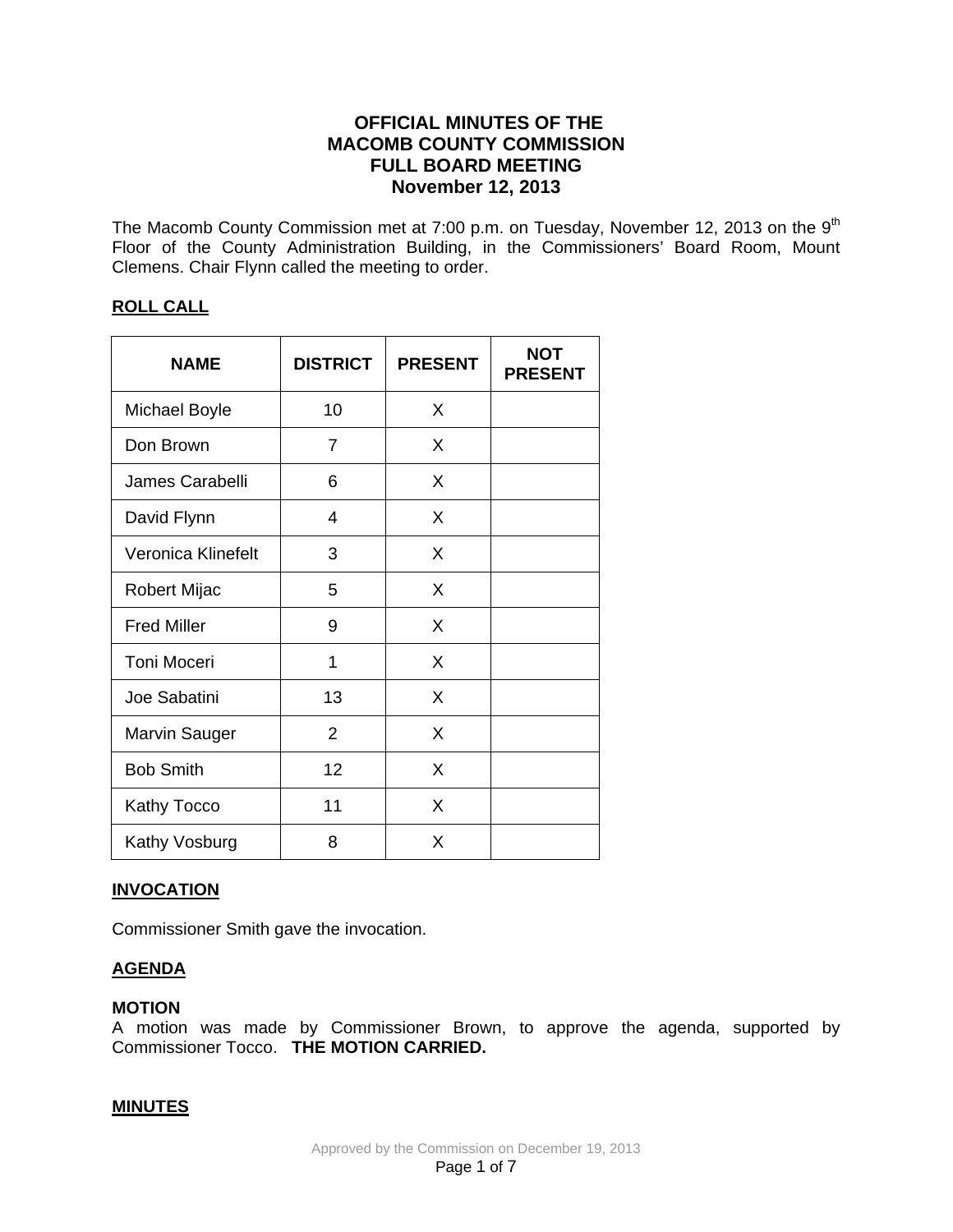## **MOTION**

A motion was made by Commissioner Carabelli, to approve the minutes dated October 30<sup>th</sup> (FB), supported by Commissioner Tocco. **THE MOTION CARRIED**.

## **PUBLIC PARTICIPATION**

None

## **CORRESPONDENCE FROM THE EXECUTIVE**

None

## **APPROVE ENHANCED ACCESS TO PUBLIC RECORDS POLICY**

## **MOTION**

**R13-281** A motion was made by Commissioner Miller, to approve a resolution for an enhanced access public records policy, supported by Commissioner Klinefelt.

#### **FRIENDLY AMENDMENT**

Commissioner Brown offered a friendly amendment to strike "*but is not limited to*" under Item #1C (Definitions), pg.1. Commissioners Miller and Klinefelt accepted the friendly amendment.

## **THE MOTION CARRIED WITH THE FRIENDLY AMENDMENT.**

## **GOVERNMENT OPERATIONS COMMITTEE MEETING – November 4, 2013**

No report

## **JUSTICE & PUBLIC SAFETY COMMITTEE MEETING – November 5, 2013**

No report

## **ECONOMIC DEVELOPMENT COMMITTEE MEETING – November 5, 2013**

No report

## **FINANCE COMMITTEE MEETING – November 6, 2013**

Commissioner Miller asked to waive reading of the minutes. There were **NO** objections.

The reading of the recommendations from the Finance Committee was waived and a motion was made by Chair Miller, supported by Vice-Chair Moceri, to adopt the committee recommendations.

**R13-282** Approve the agreement for I.T. services between Oakland County and Macomb County with no monetary value for an inter local agreement between Macomb County and Oakland County; Further, a copy of this Board of Commissioners' action is directed to be delivered forthwith to the Office of the County Executive.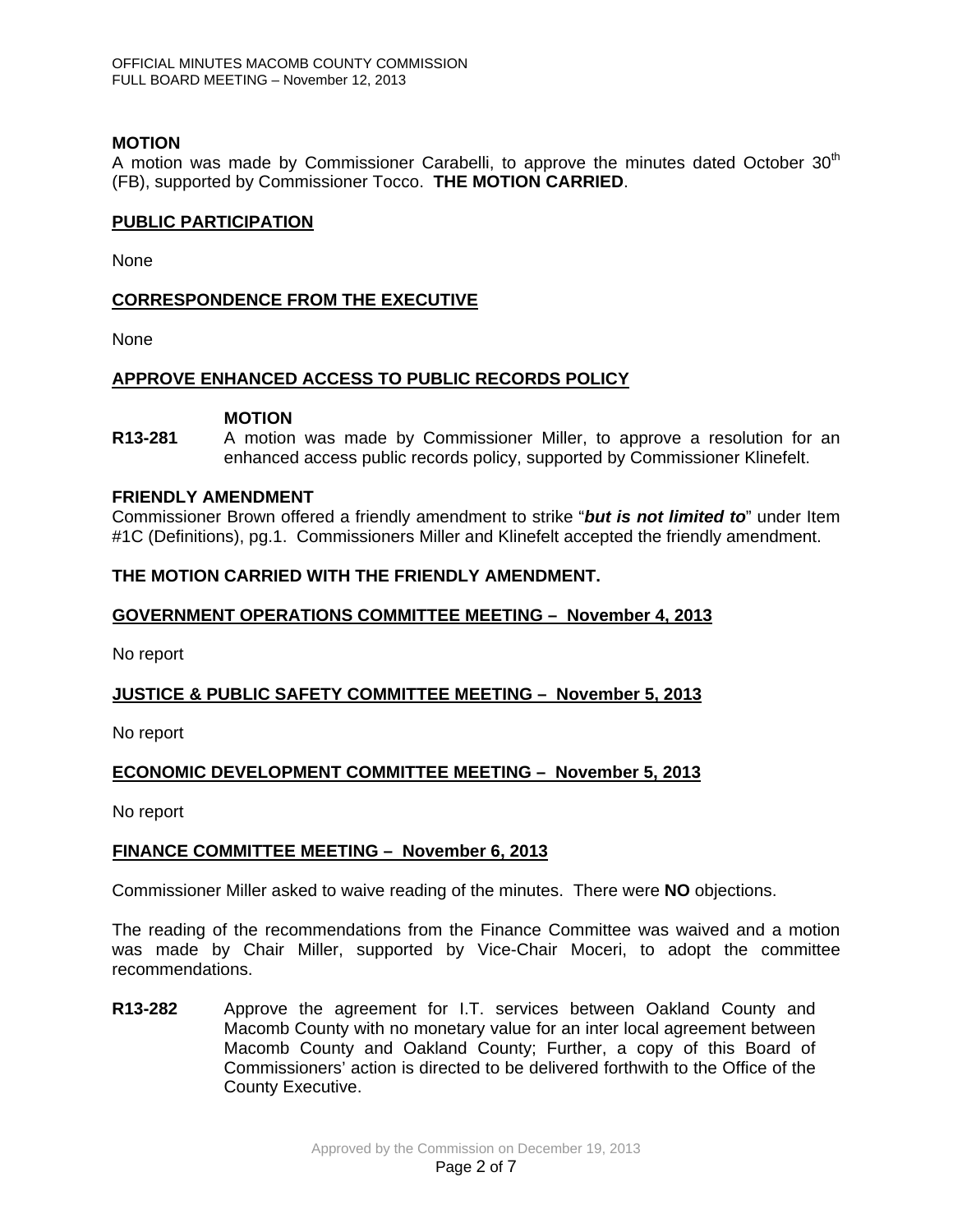- **R13-283** Approve increases in budget revenues ("Other") and expenses ("Supplies and Services") in the amount of \$4,643.20 which represent funds donated in 2013 by sponsors to the BOC Green Schools program; Further, this budget action addresses budgetary issues only. It does not constitute the Commission's approval of any County contract. If a contract requires Commission approval under the County's Contracting Policy or the County's Procurement Ordinance, such approval must be sought separately; Further, a copy of this Board of Commissioners' action is directed to be delivered forthwith to the Office of the County Executive.
- **R13-284** Approve a transfer of \$2,215 from the 2013 Circuit Court budget to the 2013 County Clerk budget to provide funding for Clerk staff overtime for court related work; Further, this budget action addresses budgetary issues only. It does not constitute the Commission's approval of any County contract. If a contract requires Commission approval under the County's Contracting Policy or the County's Procurement Ordinance, such approval must be sought separately; Further, a copy of this Board of Commissioners' action is directed to be delivered forthwith to the Office of the County Executive.
- **R13-285** Approve an increase in the FY2014 budgeted state revenues and expenditures of the Macomb County Mental Health Court in the amount of \$108,370 to account for the final amount awarded by the Michigan Mental Health Court Grant Program, which was not included in the FY2014 budget adopted by the Board of Commissioners in September, 2013; Further, this budget action addresses budgetary issues only. It does not constitute the Commission's approval of any County contract. If a contract requires Commission approval under the County's Contracting Policy or the County's Procurement Ordinance, such approval must be sought separately; Further, a copy of this Board of Commissioners' action is directed to be delivered forthwith to the Office of the County Executive.
- **R13-286** Approve an increase in the FY2014 budgeted state revenues and expenditures of the Macomb County Veterans Treatment Court in the amount of \$50,125 to account for the final amount awarded by the Michigan Veterans Treatment Court Grant Program, which was not included in the FY2014 budget adopted by the Board of Commissioners in September, 2013; Further, this budget action addresses budgetary issues only. It does not constitute the Commission's approval of any County contract. If a contract requires Commission approval under the County's Contracting Policy or the County's Procurement Ordinance, such approval must be sought separately; Further, a copy of this Board of Commissioners' action is directed to be delivered forthwith to the Office of the County Executive.

## **THE MOTION CARRIED.**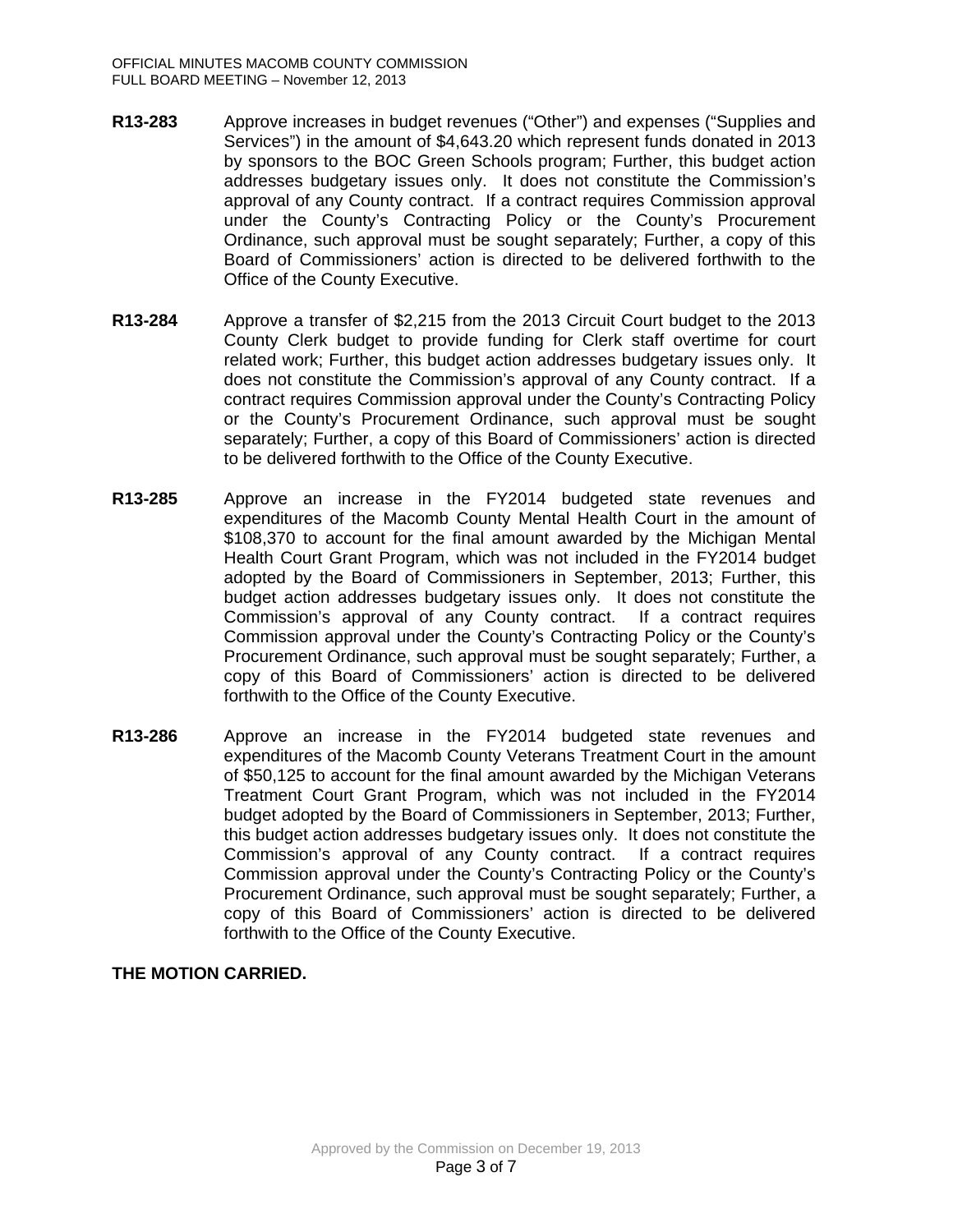# **HEALTH & HUMAN SERVICES COMMITTEE MEETING – November 7, 2013**

The clerk read the recommendation from the Health & Human Services Committee and a motion was made by Chair Moceri, supported by Vice-Chair Boyle, to adopt the committee recommendation.

**R13-287** Waive the County Charter, Section 10.6.2, to authorize Macomb County Community Services Agency to rehire Karen Hengehold on a temporary basis, not to exceed 26 weeks (975 hours); further, a copy of this Board of Commissioners' action is directed to be delivered forthwith to the Office of the County Executive.

## **MOTION**

A motion was made by Commissioner Brown to table this item until next month until a report is received from MCCSA on the exact pay arrangements. **THE MOTION DIED FOR LACK OF SUPPORT.** 

## **THE ORIGINAL MOTION CARRIED.**

## **INFRASTRUCTURE COMMITTEE MEETING – November 7, 2013**

No report

## **ITEM WAIVED BY ECONOMIC DEVELOPMENT COMMITTEE CHAIR**

## **R13-288 MOTION**

A motion was made by Commissioner Moceri, to approve the scheduling of a public hearing, as required by statute, to be held on Wednesday, December 11, 2013 at 9 a.m. on the Brownfield Plan for the Macomb Mall in Roseville, supported by Commissioner Mijac. **THE MOTION CARRIED.** 

## **ITEM WAIVED BY GOVERNMENT OPERATIONS COMMITTEE CHAIR**

## **R13-289 MOTION**

A motion was made by Commissioner Carabelli, to update and streamline the appointment process for Macomb County Boards/Commissions over which the Board of Commissioners or Board Chair has appointment authority, supported by Commissioner Brown. **THE MOTION CARRIED.** 

## **APPROVE AMENDMENT TO MACOMB COUNTY BOARD OF COMMISSIONERS POLICY REGARDING LIVING WAGE**

## **R13-290 MOTION**

A motion was made by Commissioner Miller, to approve amendment to Section 9 of the Macomb County Board of Commissioners Policy regarding Living Wage, supported by Commissioner Moceri. **THE MOTION CARRIED.**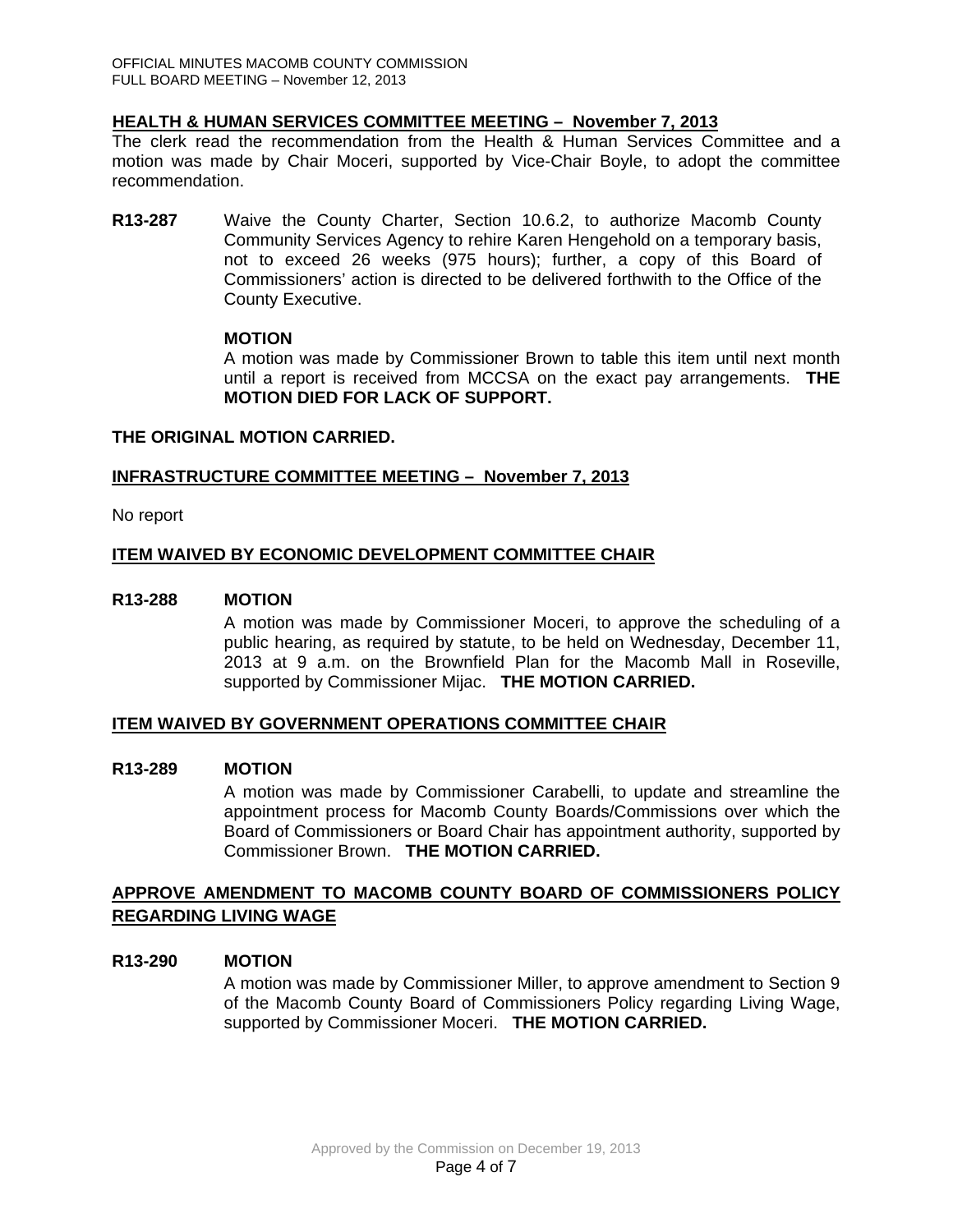## **BOARD CHAIR REPORT**

Chair Flynn gave his report.

#### **MOTION**

**R13-291** A motion was made by Commissioner Boyle, to receive and file the Board Chair report, supported by Commissioner Klinefelt. **THE MOTION CARRIED.**

#### **PRESENTATION ON MACOMB COUNTY PARKS & RECREATION MASTER PLAN / JOHN PAUL REA**

#### **MOTION**

**R13-292** A motion was made by Commissioner Carabelli, to receive and file, supported by Commissioner Tocco. **THE MOTION CARRIED.**

## **DETROIT WATER SEWER DEPARTMENT (DWSD) REGIONAL AUTHORITY PROPOSAL / UPDATE FROM RICHARD SULAKA, JR., DEPUTY PUBLIC WORKS COMMISSIONER**

#### **MOTION**

**R13-293** A motion was made by Commissioner Carabelli, to receive and file report, supported by Commissioner Smith. **THE MOTION CARRIED.**

## **RESOLUTIONS**

Commissioner Carabelli asked to separate the resolutions and vote on them individually.

#### **MOTION**

A motion was made by Commissioner Moceri, to adopt Resolution #R13-294, supported by Commissioner Vosburg.

**R13-294** Supporting the nomination of the General Motors Technical Center, City of Warren, as a National Historic Landmark (offered by Mijac; include Moceri; recommended by Economic Development Committee on 11-05-13) **THE MOTION CARRIED.** 

## **MOTION**

A motion was made by Commissioner Moceri, to adopt Resolution #R13-295, supported by Commissioner Miller.

**R13-295** Supporting the Employment Non-Discrimination Act (ENDA) (H.R. 1755 & S. 815) to extend principle of fairness and equal opportunity in the workplace (offered by Moceri; recommended by Health & Human Services Committee on 11-07-13)

A roll call vote was taken. Voting yes was: Moceri, Miller, Tocco, Flynn, Boyle, Klinefelt and Mijac. There were 7 yes votes. Voting no was: Sabatini, Sauger, Smith, Vosburg, Brown and Carabelli. There were 6 no votes.

## **THE MOTION CARRIED.**

## **MOTION**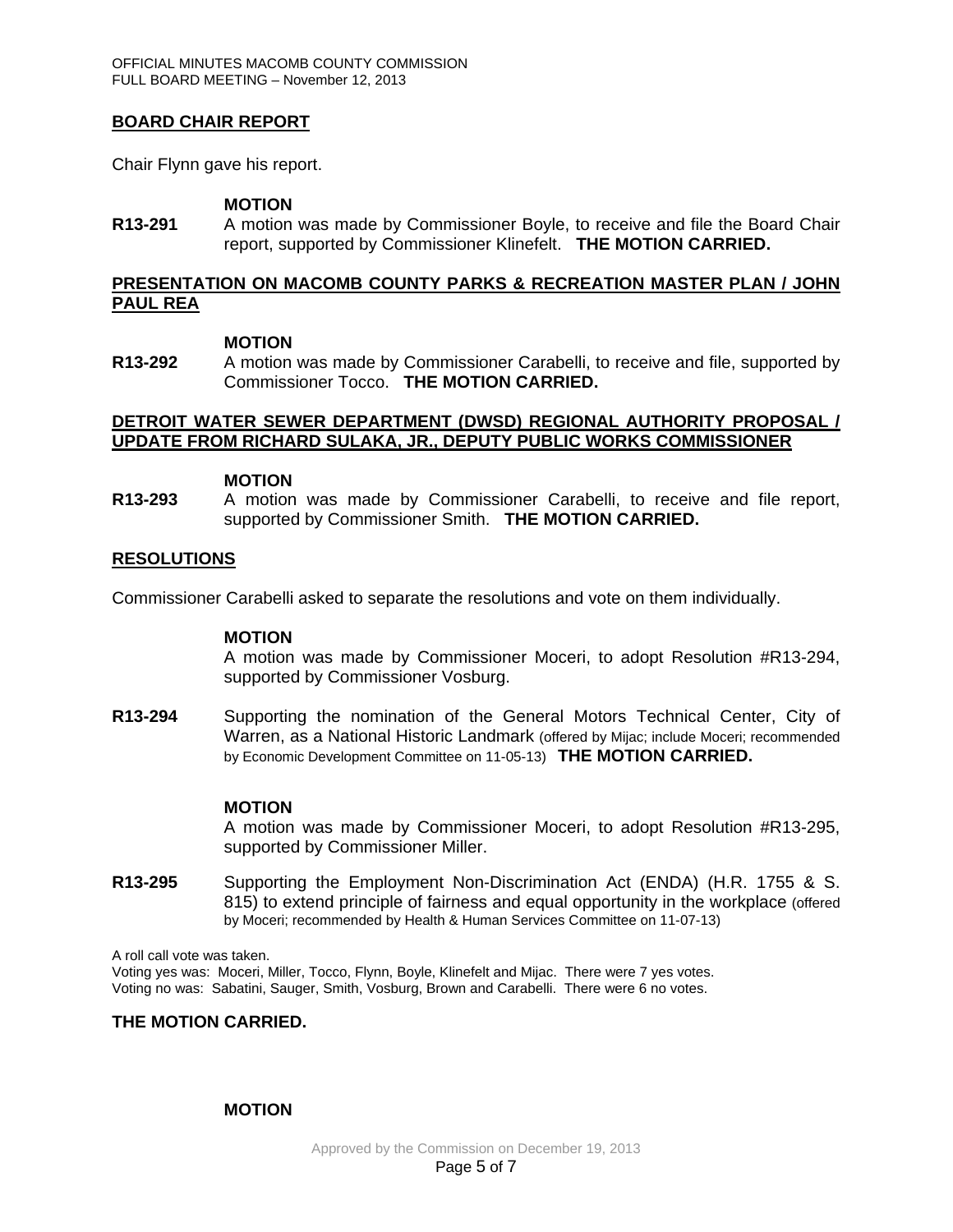A motion was made by Commissioner Smith, to adopt Resolution #R13-296, supported by Commissioner Tocco.

**R13-296** Establish November 15, 2013 as America Recycles Day in Macomb County and support furthering recycling efforts in Macomb County (offered by Board Chair on behalf of Board) **THE MOTION CARRIED.** 

## **PROCLAMATIONS**

## **MOTION**

A motion was made by Commissioner Moceri, to adopt the following Proclamation, supported by Commissioner Miller.

**R13-297** Commending Sigrid Dale on receiving the Rachel Corrie Peacemaker Award (offered by Moceri; recommended by Health & Human Services Committee on 11/07/13)

## **THE MOTION CARRIED.**

#### **NEW BUSINESS**

Commissioner Miller reminded everyone that on Wednesday, November  $20<sup>th</sup>$ , the Macomb Children's Hands on Museum Committee is having a pre-holiday party at the Macomb Music Theatre and encouraged colleagues to attend (if able).

Commissioner Sabatini reminded everyone that the 2012 audited financials were placed in mailboxes. Any questions relative to those should be passed on to him or Andrew Kim by November  $22^{nd}$ . The Audit Committee will be held at 5 pm on December 19<sup>th</sup>.

## **PUBLIC PARTICIPATION**

None

## **ROLL CALL**